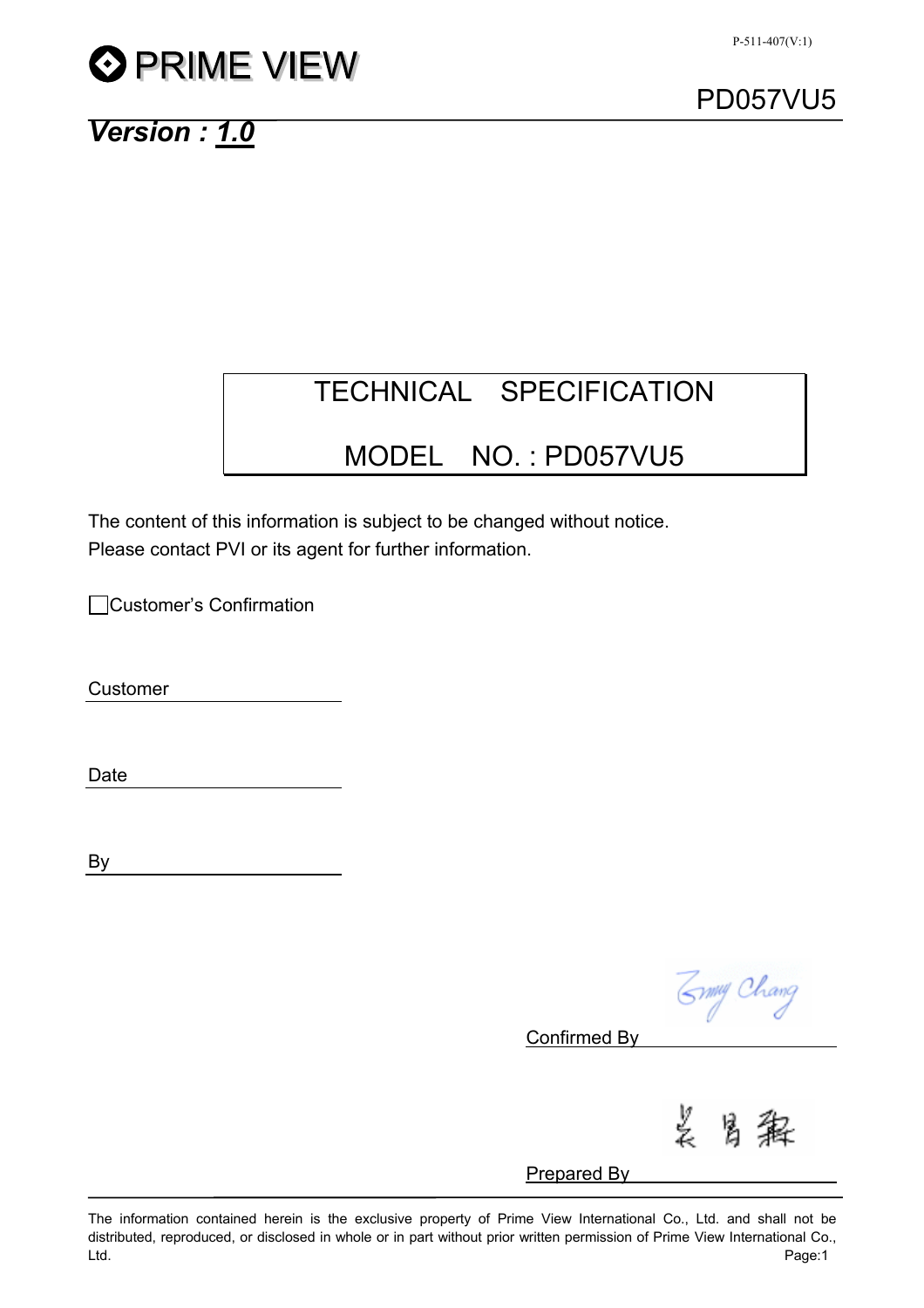

# **TECHNICAL SPECIFICATION**

# *CONTENTS*

| NO.            | <i><b>ITEM</b></i>                     | <b>PAGE</b>    |
|----------------|----------------------------------------|----------------|
|                | Cover                                  |                |
|                | Contents                               | $\overline{2}$ |
| 1              | Application                            | 3              |
| $\overline{2}$ | <b>Features</b>                        | 3              |
| 3              | <b>Mechanical Specifications</b>       | 3              |
| $\overline{4}$ | Mechanical Drawing of TFT-LCD module   | 4              |
| 5              | Input / Output Terminals               | 5              |
| 6              | <b>Absolute Maximum Ratings</b>        | 6              |
| 7              | <b>Electrical Characteristics</b>      | 6              |
| 8              | <b>Pixel Arrangement</b>               | 7              |
| 9              | Display Color and Gray Scale Reference | 8              |
| 10             | Interface Timing                       | 9              |
| 11             | <b>Power On Sequence</b>               | 12             |
| 12             | <b>Optical Characteristics</b>         | 12             |
| 13             | <b>Handling Cautions</b>               | 15             |
| 14             | <b>Reliability Test</b>                | 16             |
| 15             | <b>Packing Diagram</b>                 | 17             |
|                | <b>Revision History</b>                | 18             |

The information contained herein is the exclusive property of Prime View International Co., Ltd. and shall not be distributed, reproduced, or disclosed in whole or in part without prior written permission of Prime View International Co., Ltd. Page:2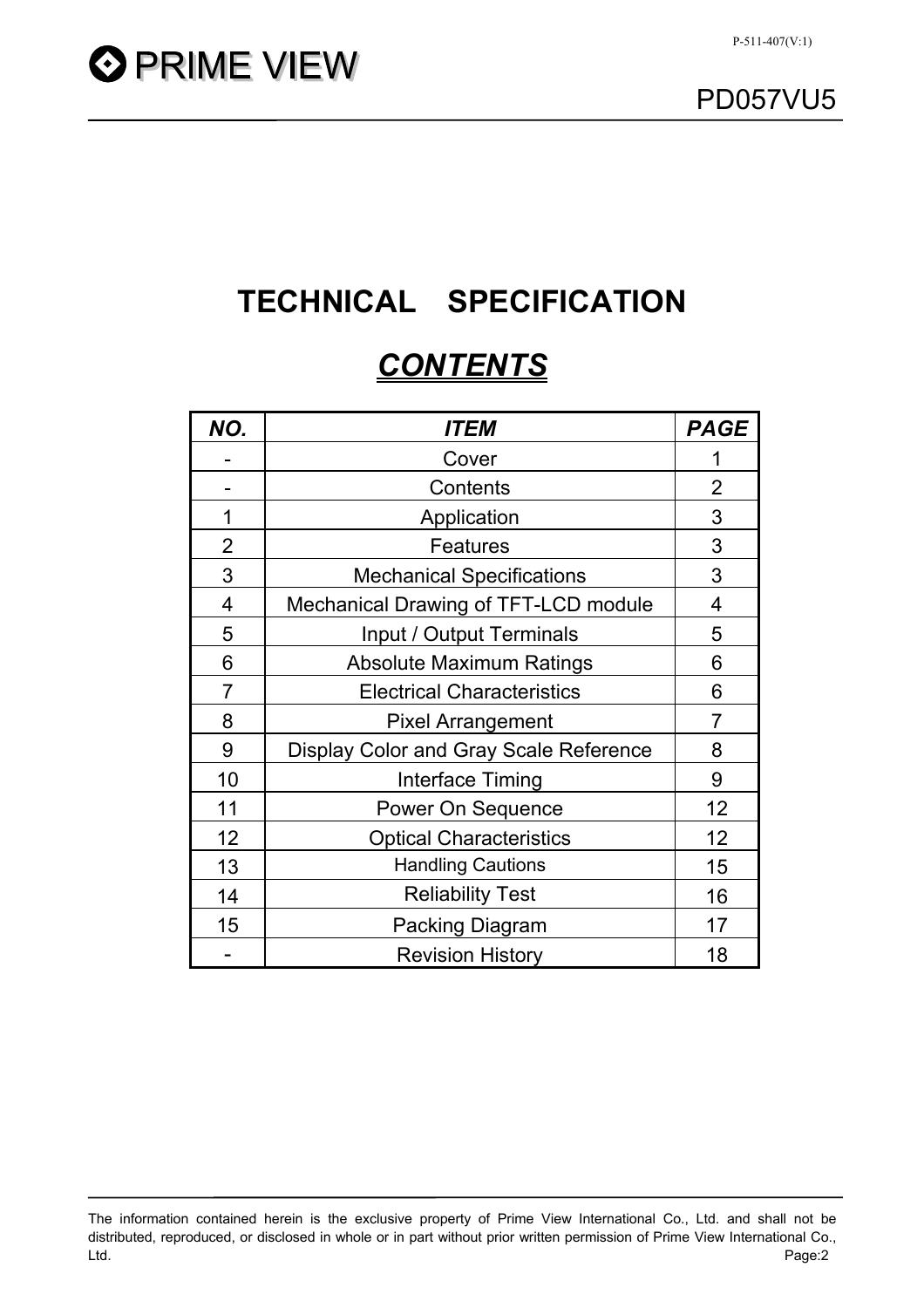

## **1. Application**

This data sheet applies to a color TFT LCD module, PD057VU5.

PD057VU5 module applies to OA product, car TV (must use Analog to Digital driving board), which requires high quality flat panel display. If you must use in severe reliability environment, please don't extend over PVI's reliability test conditions.

## **2. Features**

- . QVGA (320\*240 pixels) resolution
- . Amorphous silicon TFT LCD panel with LED
- . Pixel in stripe configuration
- . Thin and light weight
- . Display Colors: 262,144 colors
- . TTL interface

#### **3. Mechanical Specifications**

| <b>Parameter</b>               | <b>Specifications</b>            | <b>Unit</b> |
|--------------------------------|----------------------------------|-------------|
| <b>Screen Size</b>             | 5.7 (diagonal)                   | inch        |
| <b>Display Format</b>          | 320x(R,G,B)x240                  | dot         |
| <b>Display Colors</b>          | 262,144                          |             |
| <b>Active Area</b>             | 115.20 (H) × 86.4 (V)            | mm          |
| <b>Pixel Pitch</b>             | $0.36(H)\times 0.36(V)$          | mm          |
| <b>Pixel Configuration</b>     | <b>Stripe</b>                    |             |
| <b>Outline Dimension</b>       | 144(W)×104.6 (H)×13.0 (D) (typ.) | mm          |
| Weight                         | $206 + 10$                       | g           |
| Back-light                     | LED                              |             |
| Surface treatment              | Anti-glare + SWV                 |             |
| Display mode                   | Normally white                   |             |
| Gray scale inversion direction | 6 o'clock                        |             |

The information contained herein is the exclusive property of Prime View International Co., Ltd. and shall not be distributed, reproduced, or disclosed in whole or in part without prior written permission of Prime View International Co., Ltd. Page:3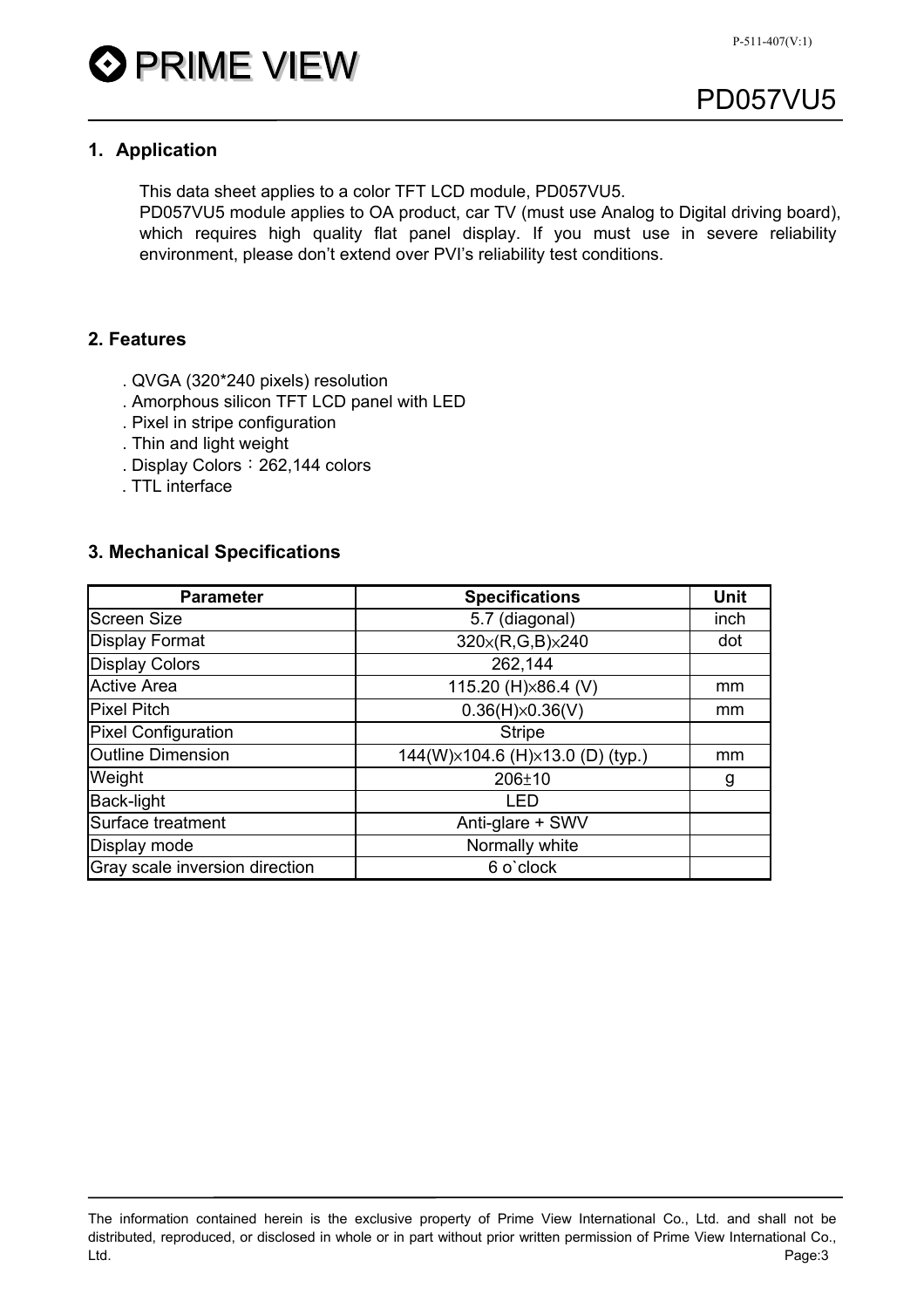



The information contained herein is the exclusive property of Prime View International Co., Ltd. and shall not be distributed, reproduced, or disclosed in whole or in part without prior written permission of Prime View International Co., Ltd. Page:4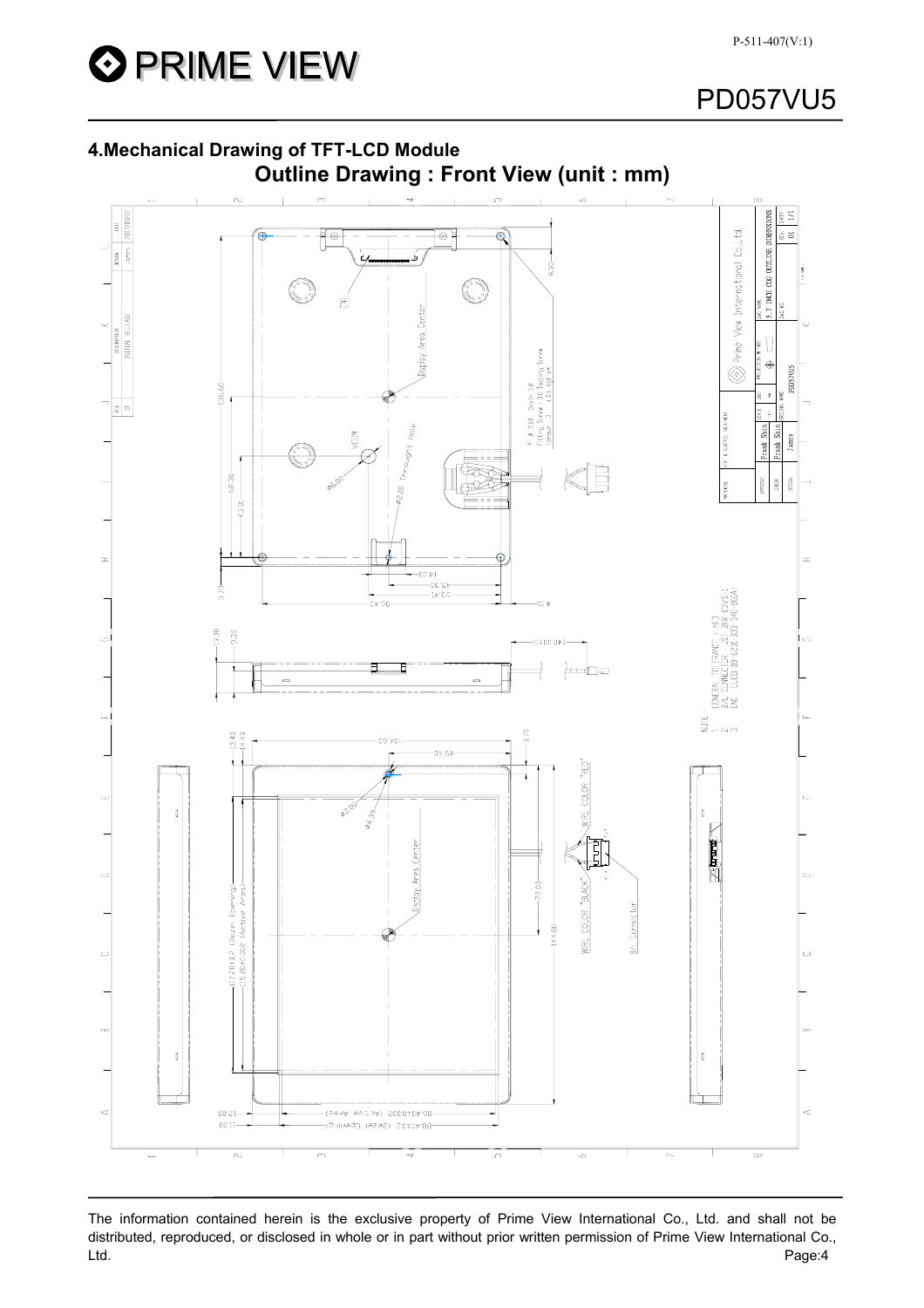

## **5.Input / Output Terminals**

#### **5-1) TFT-LCD Panel Driving**

Connector type: ELCO 08-6210-033-340-800A+, PIN No 33 pins, pitch=0.5mm

|                | Pin No Symbol  | I/O                                             | <b>Description</b>                                         | <b>Remark</b>        |  |
|----------------|----------------|-------------------------------------------------|------------------------------------------------------------|----------------------|--|
| 1              | <b>GND</b>     |                                                 | <b>GND</b>                                                 |                      |  |
| $\overline{2}$ | <b>CK</b>      | I                                               | Clock signal for sampling each data signal                 |                      |  |
| 3              | Hsync          | I                                               | Horizontal synchronous signal(neqative)                    |                      |  |
| 4              | Vsync          | I                                               | Vertical synchronous signal(neqative)                      |                      |  |
| 5              | <b>GND</b>     | ÷,                                              | <b>GND</b>                                                 |                      |  |
| 6              | R <sub>0</sub> |                                                 | RED data signal(LSB)                                       |                      |  |
| 7              | R <sub>1</sub> | I                                               | RED data signal                                            |                      |  |
| 8              | R <sub>2</sub> | Ī                                               | RED data signal                                            |                      |  |
| 9              | R <sub>3</sub> |                                                 | RED data signal                                            |                      |  |
| 10             | R <sub>4</sub> | I                                               | RED data signal                                            |                      |  |
| 11             | R <sub>5</sub> | I                                               | RED data signal(MSB)                                       |                      |  |
| 12             | <b>GND</b>     |                                                 | <b>GND</b>                                                 |                      |  |
| 13             | G <sub>0</sub> |                                                 | <b>GREEN data signal(LSB)</b>                              |                      |  |
| 14             | G <sub>1</sub> | Ī                                               | <b>GREEN</b> data signal                                   |                      |  |
| 15             | G <sub>2</sub> |                                                 | <b>GREEN</b> data signal                                   |                      |  |
| 16             | G <sub>3</sub> | I                                               | <b>GREEN</b> data signal                                   |                      |  |
| 17             | G4             |                                                 | <b>GREEN</b> data signal                                   |                      |  |
| 18             | G <sub>5</sub> | I                                               | <b>GREEN data signal(MSB)</b>                              |                      |  |
| 19             | <b>GND</b>     | -                                               | <b>GND</b>                                                 |                      |  |
| 20             | B <sub>0</sub> | I                                               | Blue data signal(LSB)                                      |                      |  |
| 21             | <b>B1</b>      |                                                 | Blue data signal                                           |                      |  |
| 22             | <b>B2</b>      |                                                 | Blue data signal                                           |                      |  |
| 23             | B <sub>3</sub> | $\overline{\phantom{a}}$                        | Blue data signal                                           |                      |  |
| 24             | <b>B4</b>      | I                                               | Blue data signal                                           |                      |  |
| 25             | B <sub>5</sub> | Ī                                               | Blue data signal(MSB)                                      |                      |  |
| 26             | <b>GND</b>     | ÷                                               | <b>GND</b>                                                 |                      |  |
| 27             | <b>ENAB</b>    | $\mathsf{l}$                                    | Signal to settle the horizontal display position(positive) | Note5-1              |  |
| 28             | $V_{\rm CC}$   | -                                               | +3.3V power supply                                         |                      |  |
| 29             | $V_{\rm CC}$   | -                                               | +3.3V power supply                                         |                      |  |
|                |                |                                                 | Horizontal display mode select signal                      |                      |  |
| 30             | R/L            | I                                               | L: Normal, H: Left / Right reverse mode                    | Note5-2              |  |
|                |                | Vertical display mode select signal<br>U/D<br>ı |                                                            | Note <sub>5</sub> -3 |  |
| 31             |                |                                                 | H: Normal, L: Up/Down reverse mode                         |                      |  |
| 32             | V/Q            | I                                               | VGA / QVGA mode select signal                              | Note 10-2            |  |
| 33             | <b>GND</b>     | -                                               | <b>GND</b>                                                 |                      |  |

Note5-1: The horizontal display start timing is settled in accordance with rising of ENAB signal. In case ENAB is fixed "Low",the horizontal start timing is determined as described in 10-2. Don`t keep ENAB"High" during operation.

The information contained herein is the exclusive property of Prime View International Co., Ltd. and shall not be distributed, reproduced, or disclosed in whole or in part without prior written permission of Prime View International Co., Ltd. Page:5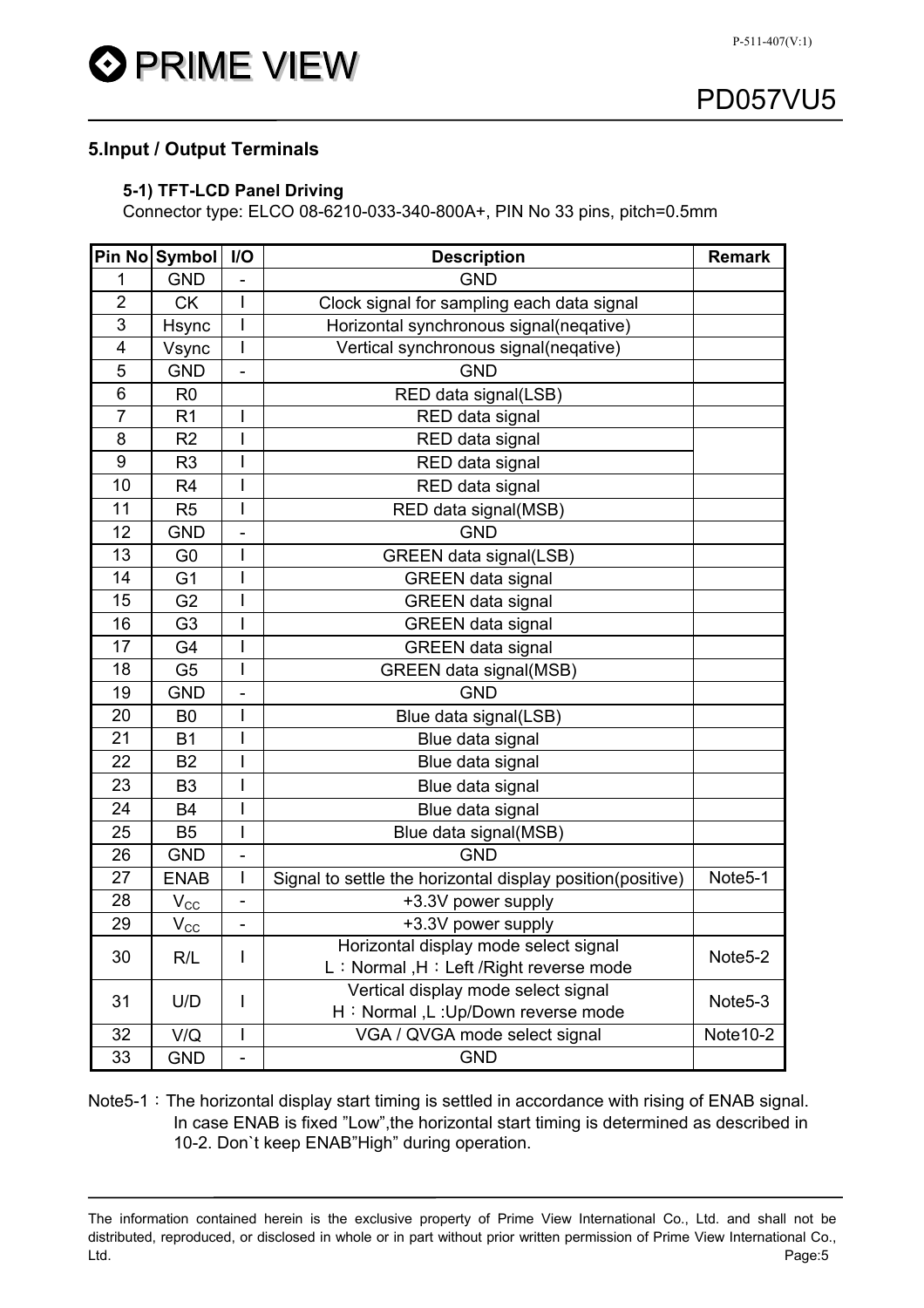

Note 5-2 , 5-3 : The definitions of U/D & R/L





 $R/L(PIN 30)$  = Low, U/D(PIN 31) = High  $R/L(PIN 30)$  = High, U/D(PIN 31) = Low

### **5-2) LED Backlight driving**

Connector type: JST BHR-03VS-1, PIN No 2 pins, pitch=3.5mm

| <b>Pin No</b> | Symbol                       | <b>Description</b>                        | Remark       |
|---------------|------------------------------|-------------------------------------------|--------------|
|               | $\mathsf{V}_{\mathsf{High}}$ | Power supply for lamp (High voltage side) | Red          |
| -             | NC.                          | This is electrically opened               |              |
| 3             | $V_{Low}$                    | Power supply for lamp (Low voltage side)  | <b>Black</b> |

Note 5-4: Low voltage side of backlight inverter connects with ground of inverter circuits.

## **6.Absolute Maximum Ratings:**  $\bullet$  GND=0V, Ta=25°C

| <b>Parameters</b>    | Symbol | Condition         | MAX.        | Jnit | Remark               |
|----------------------|--------|-------------------|-------------|------|----------------------|
| Input Voltage        |        | Ta=25℃            | $-0.3 - +4$ |      | Note <sub>6</sub> -1 |
| +3.3V supply voltage | v cc   | Ta=25 $\degree$ C | $0$ ~+3.6   |      |                      |

Note6-1:CK,R0~R5,G0~G5,B0~B5,Hsync,Vsync,ENAB,R/L,U/D,V/Q

## **7.Electrical Characteristics**

#### **7-1) Recommended Operating Conditions:** GND=0V, Ta=25°C

Item | Symbol | Min. | Typ. | Max. | Unit | Remark +3.3V Supply Voltage  $V_{\text{CC}}$   $V_{\text{CC}}$   $+3.0$   $+3.3$   $+3.6$  V Permissive input ripple voltage  $|V_{RF}| = | - | - 100 | mV_{PP} | V_{CC} = 3.3V$ Input voltage(Low)  $V_{\parallel}$  | 0 | -  $\vert 0.3 V_{\odot} \vert$  V Input voltage(High)  $V_{\text{IH}}$  | 0.7 V<sub>CC</sub> | - | V<sub>CC</sub> | V

The information contained herein is the exclusive property of Prime View International Co., Ltd. and shall not be distributed, reproduced, or disclosed in whole or in part without prior written permission of Prime View International Co., Ltd. Page:6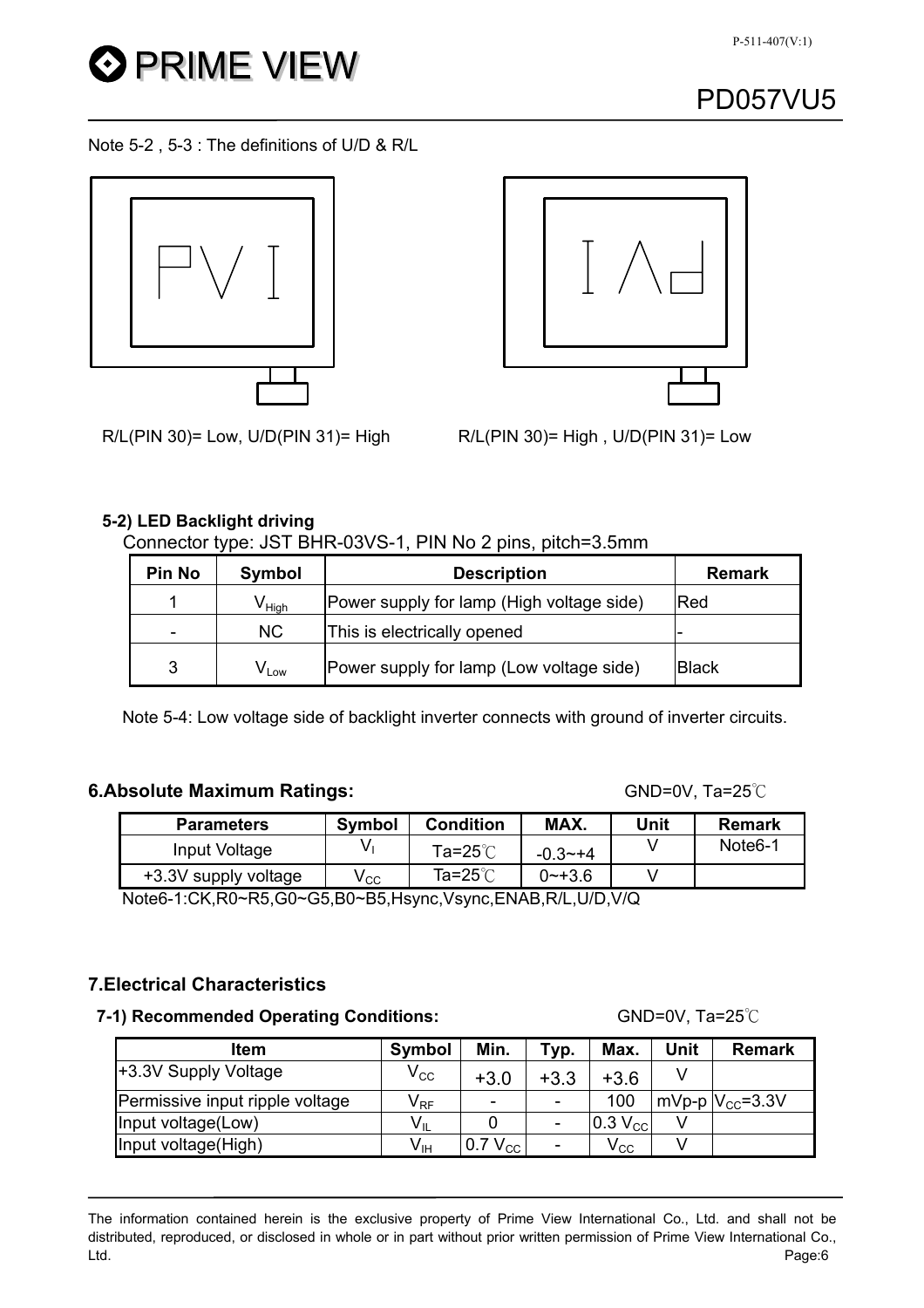**O** PRIME VIEW

# PD057VU5

 $\sim 25$ 

### **7-2) Recommended Driving Condition for LED Back Light**

|                                     |                             |      |      |                          |      | 1a=25 C         |
|-------------------------------------|-----------------------------|------|------|--------------------------|------|-----------------|
| <b>Parameter</b>                    | <b>Symbol</b>               | Min. | Typ. | Max.                     | Unit | Remark          |
| LED voltage                         | ⊄LED                        | ۰.   |      |                          |      | $I_I = 20mA$    |
| LED current                         | $I$ LED                     | ۰    | 20   | $\overline{\phantom{0}}$ | mA   | <b>Note 7-1</b> |
| <b>Back Light Power Consumption</b> | $\mathrm{P}_{\mathrm{LED}}$ | ۰    | 2640 | 2760                     | mW   | Note 7-2        |

Note 7-1 : The LED driving condition is defined for each LED module. (3 LED Serial) Note 7-2 :  $P_{LED} = V_{LED-1} * I_{LED-1} + V_{LED-2} * I_{LED-2}$  ….. +  $V_{LED-11} * I_{LED-11} + V_{LED-12} * I_{LED-12}$ 



#### **7-3) Power Consumption**

| <b>Parameters</b>                  | Symbol                   | Typ. | Max. | Unit | <b>Remark</b> |
|------------------------------------|--------------------------|------|------|------|---------------|
| +3.3V Current Dissipation          | Icc                      | 67   | 75   | mA   |               |
| <b>LCD Panel Power Consumption</b> | $\overline{\phantom{a}}$ | 0.22 | 0.25 | W    |               |
| <b>Total Power Consumption</b>     | ۰                        | 2.86 | 3.01 | w    |               |

Note 7-3: The power consumption for back light is not included.

### **8. Pixel Arrangement**

The LCD module pixel arrangement is stripe configuration.

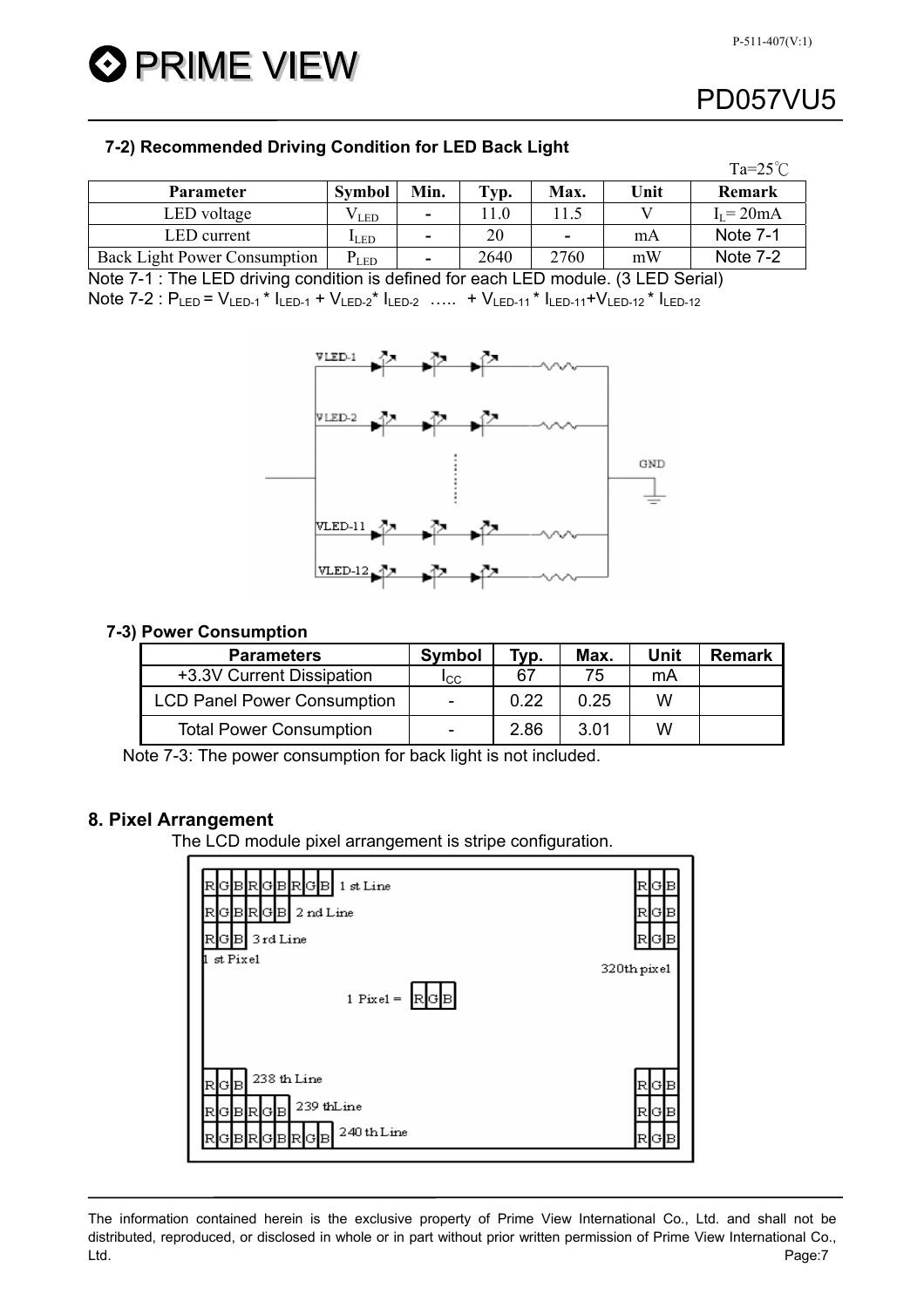

### **9. Display Color and Gray Scale Reference**

| Color        |                  |                |                |                |                   |                |                |                |                  |                  | <b>Input Color Data</b> |                  |                |                |                |                |                |                |                |
|--------------|------------------|----------------|----------------|----------------|-------------------|----------------|----------------|----------------|------------------|------------------|-------------------------|------------------|----------------|----------------|----------------|----------------|----------------|----------------|----------------|
|              |                  |                |                | Red            |                   |                |                |                |                  |                  | Green                   |                  |                |                |                |                | <b>Blue</b>    |                |                |
|              |                  |                |                |                | R5 R4 R3 R2 R1 R0 |                |                |                |                  |                  | G5 G4 G3 G2 G1 G0 B5 B4 |                  |                |                |                |                | B3 B2          | <b>B1</b>      | <b>B0</b>      |
|              | <b>Black</b>     | $\mathbf 0$    | 0              | $\mathbf 0$    | $\mathbf 0$       | $\mathbf 0$    | $\mathbf 0$    | $\mathbf 0$    | $\boldsymbol{0}$ | $\boldsymbol{0}$ | $\pmb{0}$               | $\mathbf 0$      | $\mathbf 0$    | $\mathbf 0$    | $\mathbf 0$    | $\mathbf 0$    | $\mathbf 0$    | $\mathbf 0$    | $\pmb{0}$      |
|              | Red (63)         | $\mathbf{1}$   | $\overline{1}$ | 1              | $\mathbf 1$       | $\mathbf{1}$   | $\mathbf{1}$   | $\mathbf 0$    | $\pmb{0}$        | $\mathbf 0$      | $\mathbf 0$             | $\mathbf 0$      | $\mathbf 0$    | $\mathbf 0$    | $\mathbf 0$    | $\mathbf 0$    | $\mathbf 0$    | $\mathbf 0$    | $\mathbf 0$    |
|              | Green (63)       | $\mathbf 0$    | $\mathbf 0$    | $\mathbf 0$    | $\mathbf 0$       | $\overline{0}$ | $\overline{0}$ | $\mathbf{1}$   | $\overline{1}$   | 1                | 1                       | $\overline{1}$   | 1              | $\overline{0}$ | $\mathbf 0$    | $\mathbf 0$    | $\overline{0}$ | $\overline{0}$ | $\mathbf 0$    |
| <b>Basic</b> | <b>Blue (63)</b> | $\mathbf 0$    | $\mathbf 0$    | $\mathbf 0$    | $\mathbf 0$       | $\overline{0}$ | $\mathbf 0$    | $\mathbf 0$    | $\mathbf 0$      | $\mathbf 0$      | 0                       | $\mathbf 0$      | $\overline{0}$ | $\overline{1}$ | 1              | 1              | 1              | 1              | 1              |
| Colors       | Cyan             | $\overline{0}$ | $\mathbf 0$    | $\mathbf 0$    | $\mathbf 0$       | 0              | $\mathbf 0$    | $\mathbf{1}$   | 1                | $\mathbf{1}$     | $\overline{1}$          | 1                | $\overline{1}$ | 1              | 1              | 1              | 1              | 1              | $\mathbf{1}$   |
|              | Magenta          | $\mathbf{1}$   | 1              | 1              | 1                 | 1              | 1              | 0              | 0                | 0                | 0                       | $\mathbf 0$      | 0              | 1              | 1              | 1              | 1              | 1              | $\overline{1}$ |
|              | Yellow           | 1              | 1              | 1              | 1                 | 1              | 1              | $\overline{1}$ | 1                | 1                | $\overline{1}$          | 1                | 1              | $\mathbf 0$    | 0              | 0              | 0              | 0              | $\mathbf 0$    |
|              | White            | $\mathbf{1}$   | 1              | 1              | 1                 | $\mathbf 1$    | 1              | $\mathbf 1$    | $\mathbf{1}$     | 1                | 1                       | $\mathbf{1}$     | $\mathbf{1}$   | $\overline{1}$ | $\mathbf 1$    | $\mathbf{1}$   | 1              | $\overline{1}$ | $\mathbf{1}$   |
|              | Red (00)         | $\overline{0}$ | 0              | 0              | 0                 | 0              | 0              | $\mathbf 0$    | 0                | 0                | 0                       | 0                | 0              | $\mathbf 0$    | 0              | 0              | 0              | $\mathbf 0$    | $\mathbf 0$    |
|              | Red (01)         | $\overline{0}$ | 0              | 0              | 0                 | 0              | $\mathbf 1$    | 0              | 0                | 0                | 0                       | 0                | 0              | $\mathbf 0$    | 0              | 0              | 0              | 0              | 0              |
|              | Red (02)         | 0              | 0              | 0              | 0                 | 1              | 0              | 0              | 0                | $\mathbf 0$      | $\overline{0}$          | $\overline{0}$   | $\overline{0}$ | $\overline{0}$ | $\overline{0}$ | $\mathbf 0$    | 0              | $\mathbf 0$    | $\overline{0}$ |
|              | Darker           |                |                |                |                   |                |                |                |                  |                  |                         |                  |                |                |                |                |                |                |                |
| Red          |                  | ↓              | ↓              | ↓              |                   |                |                |                |                  |                  |                         |                  | ↓              |                |                |                |                |                |                |
|              | <b>Brighter</b>  |                |                |                |                   |                |                |                |                  |                  |                         |                  |                |                |                |                |                |                |                |
|              | Red (61)         | 1              | 1              | 1              | 1                 | 0              | 1              | 0              | 0                | 0                | 0                       | 0                | 0              | 0              | 0              | 0              | 0              | 0              | 0              |
|              | Red (62)         | 1              | $\overline{1}$ | $\mathbf 1$    | 1                 | $\overline{1}$ | $\mathbf 0$    | 0              | 0                | 0                | 0                       | 0                | 0              | 0              | 0              | 0              | 0              | 0              | 0              |
|              | Red (63)         | 1              | $\overline{1}$ | $\mathbf{1}$   | $\overline{1}$    | $\mathbf{1}$   | $\mathbf{1}$   | $\mathbf 0$    | 0                | $\mathbf 0$      | 0                       | 0                | 0              | $\mathbf 0$    | 0              | 0              | 0              | 0              | 0              |
|              | Green (00)       | $\mathbf 0$    | $\mathbf 0$    | $\mathbf 0$    | $\mathbf 0$       | $\mathbf 0$    | $\mathbf 0$    | 0              | $\mathbf 0$      | $\pmb{0}$        | $\pmb{0}$               | $\boldsymbol{0}$ | $\pmb{0}$      | $\mathbf 0$    | $\overline{0}$ | $\overline{0}$ | $\overline{0}$ | $\overline{0}$ | $\overline{0}$ |
|              | Green (01)       | 0              | 0              | 0              | 0                 | 0              | 0              | 0              | 0                | $\mathbf 0$      | $\mathbf 0$             | $\mathbf 0$      | 1              | 0              | 0              | $\overline{0}$ | 0              | 0              | 0              |
|              | Green (02)       | 0              | $\overline{0}$ | $\overline{0}$ | $\mathbf 0$       | 0              | 0              | $\overline{0}$ | $\overline{0}$   | $\overline{0}$   | $\overline{0}$          | $\mathbf{1}$     | $\overline{0}$ | $\overline{0}$ | 0              | $\overline{0}$ | 0              | 0              | 0              |
|              | Darker           |                |                |                |                   |                |                |                |                  |                  |                         |                  |                |                |                |                |                |                |                |
| Green        |                  | ↓              |                |                |                   |                |                |                |                  |                  | ↓                       | ↓                | ↓              | ↓              |                |                |                |                |                |
|              | <b>Brighter</b>  |                |                |                |                   |                |                |                |                  |                  |                         |                  |                |                |                |                |                |                |                |
|              | Green (61)       | 0              | 0              | 0              | 0                 | 0              | 0              | 1              | 1                | 1                | $\mathbf 1$             | $\mathbf 0$      | $\mathbf 1$    | 0              | 0              | 0              | 0              | 0              | 0              |
|              | Green (62)       | 0              | 0              | 0              | $\mathbf 0$       | 0              | 0              | $\mathbf{1}$   | $\mathbf{1}$     | $\mathbf 1$      | 1                       | $\mathbf{1}$     | $\mathbf 0$    | 0              | 0              | 0              | 0              | 0              | 0              |
|              | Green (63)       | 0              | 0              | 0              | 0                 | 0              | 0              | $\mathbf{1}$   | $\overline{1}$   | $\mathbf{1}$     | $\mathbf 1$             | $\mathbf{1}$     | $\mathbf{1}$   | $\mathbf 0$    | 0              | 0              | 0              | 0              | 0              |
|              | <b>Blue (00)</b> | $\overline{0}$ | $\overline{0}$ | $\overline{0}$ | $\mathbf 0$       | $\overline{0}$ | $\mathbf 0$    | $\mathbf 0$    | 0                | 0                | 0                       | 0                | 0              | $\mathbf 0$    | $\mathbf 0$    | $\mathbf 0$    | $\mathbf 0$    | $\mathbf 0$    | $\pmb{0}$      |
|              | <b>Blue (01)</b> | 0              | 0              | 0              | 0                 | 0              | 0              | 0              | $\overline{0}$   | 0                | 0                       | 0                | 0              | 0              | $\mathbf 0$    | $\mathbf 0$    | $\mathbf 0$    | $\mathbf 0$    | $\overline{1}$ |
|              | <b>Blue (02)</b> | $\overline{0}$ | $\overline{0}$ | $\overline{0}$ | $\overline{0}$    | 0              | 0              | $\overline{0}$ | 0                | $\mathbf 0$      | 0                       | 0                | 0              | $\overline{0}$ | $\overline{0}$ | $\overline{0}$ | $\overline{0}$ | 1              | 0              |
|              | Darker           |                |                |                |                   |                |                |                |                  |                  |                         |                  |                |                |                |                |                |                |                |
| <b>Blue</b>  |                  | ↓              |                |                |                   |                |                |                |                  |                  |                         |                  |                |                | ↓              | ↓              | ↓              | ↓              | ↓              |
|              | <b>Brighter</b>  |                |                |                |                   |                |                |                |                  |                  |                         |                  |                |                |                |                |                |                |                |
|              | <b>Blue (61)</b> | 0              | 0              | 0              | 0                 | 0              | 0              | 0              | 0                | 0                | 0                       | 0                | 0              | 1              | 1              | 1              | 1              | $\mathbf 0$    | $\mathbf{1}$   |
|              | <b>Blue (62)</b> | 0              | 0              | 0              | 0                 | 0              | 0              | 0              | 0                | 0                | 0                       | 0                | 0              | 1              | 1              | 1              | 1              | 1              | $\mathbf 0$    |
|              | <b>Blue (63)</b> | 0              | 0              | 0              | 0                 | 0              | 0              | 0              | 0                | 0                | 0                       | 0                | 0              | 1              | 1              | 1              | 1              | 1              | 1              |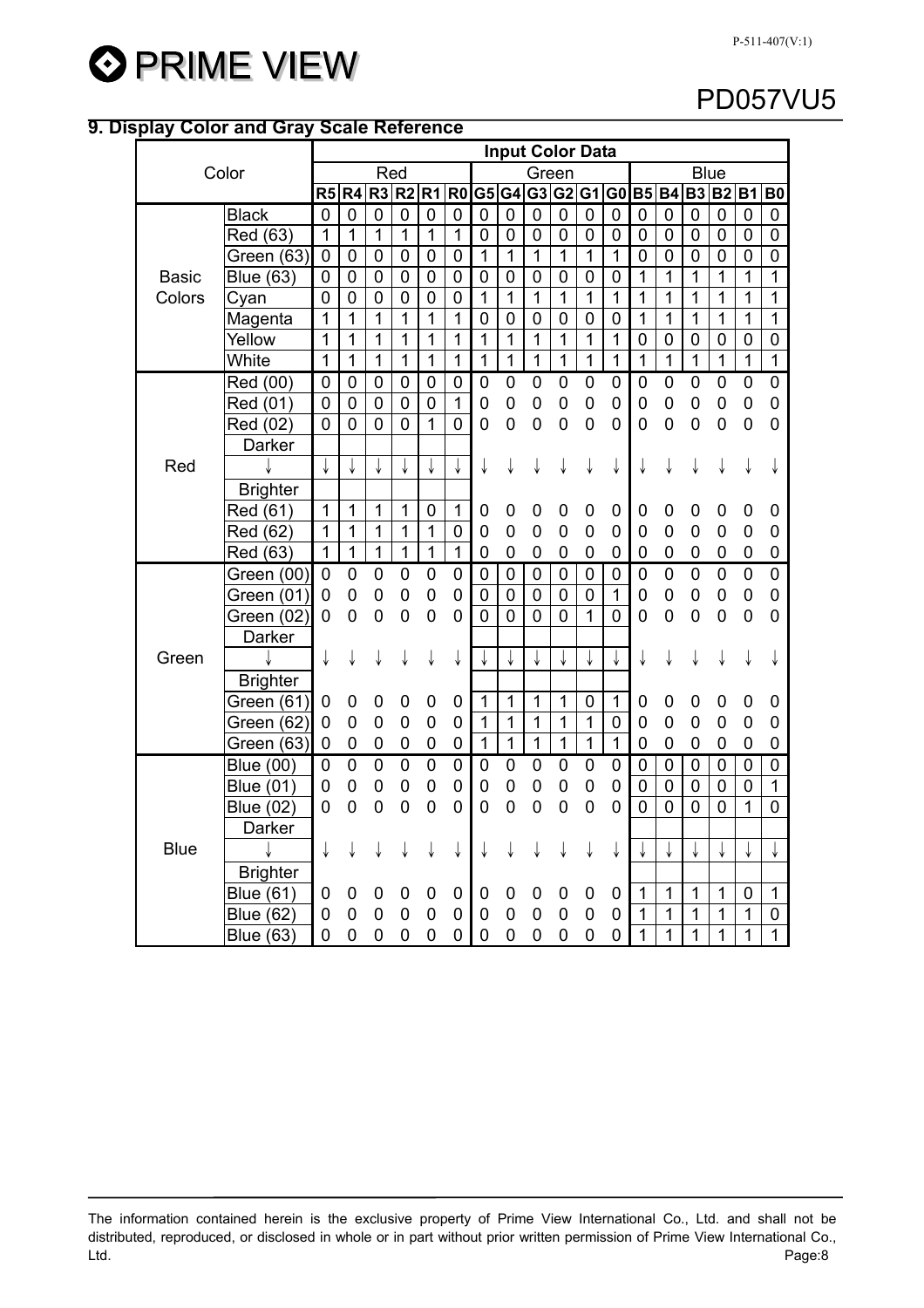## **10. Interface Timing**

## **10-1) Timing Parameters**

| Characteristics                |             | Symbol | Min.           | Typ.                     | Max.           | Unit         | <b>Remark</b> |
|--------------------------------|-------------|--------|----------------|--------------------------|----------------|--------------|---------------|
|                                |             | 1/Tc   |                | 25.18                    | 28.33          | <b>MHz</b>   | $V/Q=H$       |
| <b>Clock</b>                   | Frequency   |        |                | 6.3                      | 7.0            | <b>MHz</b>   | $V/Q = L$     |
|                                | Duty ratio  | Tch/Tc | 40             | 50                       | 60             | $\%$         | $V/Q = L$     |
| Data                           | Set up time | Tds    | 5              |                          | $\blacksquare$ |              |               |
|                                | Hold time   | Tdh    | 10             |                          |                | ns           |               |
|                                |             | TΗ     | 30.0           | 31.8                     |                | us           | $V/Q=H$       |
| Horizontal<br>sync. signal     | Cycle       |        | 700            | 800                      | 900            | clock        |               |
|                                |             | TΗ     | 50.0           | 63.6                     |                | <b>us</b>    | $V/Q = L$     |
|                                |             |        | 360            | 400                      | 450            | clock        |               |
|                                | Pulse width | THp    | $\overline{2}$ | 96                       | 200            | clock        |               |
| Vertical sync.                 | Cycle       | TV     | 515            | 525                      | 560            | line         | $V/Q=H$       |
| signal                         |             | TV     | 251            | 262                      | 280            |              | $V/Q = L$     |
|                                | Pulse width | TVp    | $\overline{2}$ |                          | 34             | line         |               |
| Horizontal display period      |             | THd    |                | 320                      |                | <b>Clock</b> |               |
| Hsync.-Clock phase difference  |             | THc    | 10             | $\qquad \qquad -$        | $Tc-10$        | ns           |               |
| Hsync.-Vsync. phase difference |             | TVh    | $\mathbf 0$    | $\overline{\phantom{0}}$ | TH-THp         | ns           |               |
| Vertical sync. signal start    |             | TVs    |                | 34                       | line           | $V/Q=H$      |               |
| position                       |             |        |                | 7                        |                | $V/Q = L$    |               |

AC Electrical Characteristics ( $V_{CC} = +3.3V$ , GND=0V, Ta=25°C)

Note10-1: In case of lower frequency, the deterioration of the display quality, flicker etc., may occur.

|                  | Parameter           | symbol    | Min. | Гур                      | Max          | Unit  | Remark    |
|------------------|---------------------|-----------|------|--------------------------|--------------|-------|-----------|
| Enable           | Set up time         | Tes       | 5    | -                        | $Tc-10$      | ns    |           |
| signal           | Pulse width         | ™ер       |      | 320                      | <b>TH-10</b> | clock |           |
|                  | Hsync-Enable signal | $\tau$ he | 44   |                          | TH-664       | clock | $V/Q=H$   |
| phase difference |                     |           | ◠    | $\overline{\phantom{a}}$ | TH-340       |       | $V/Q = L$ |

Note  $10-2$ :

When ENAB is fixed at "V/Q=Low", the display starts from the data of C52 (clock). When ENAB is fixed at "V/Q=High", the display starts from the data of C104 (clock).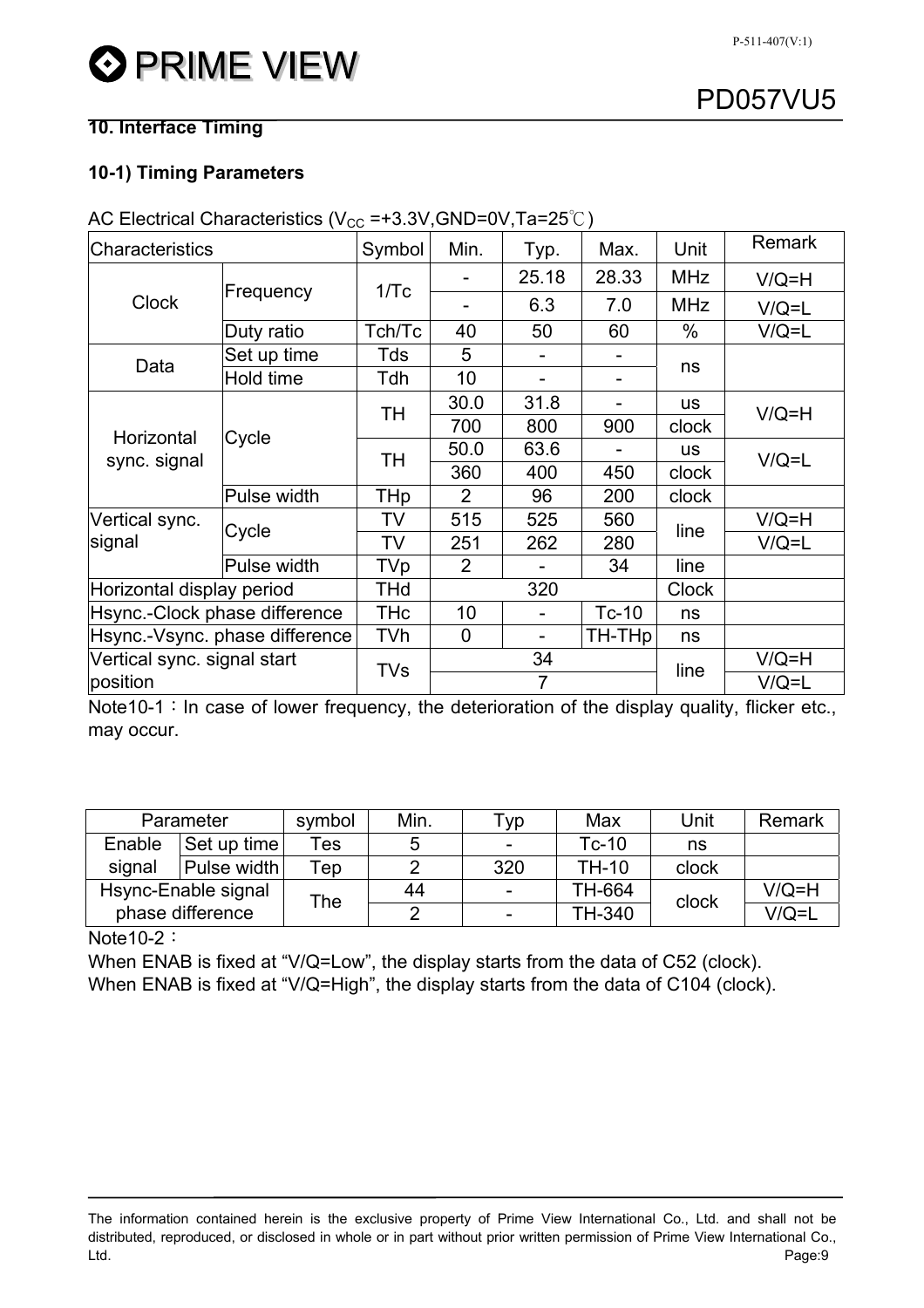



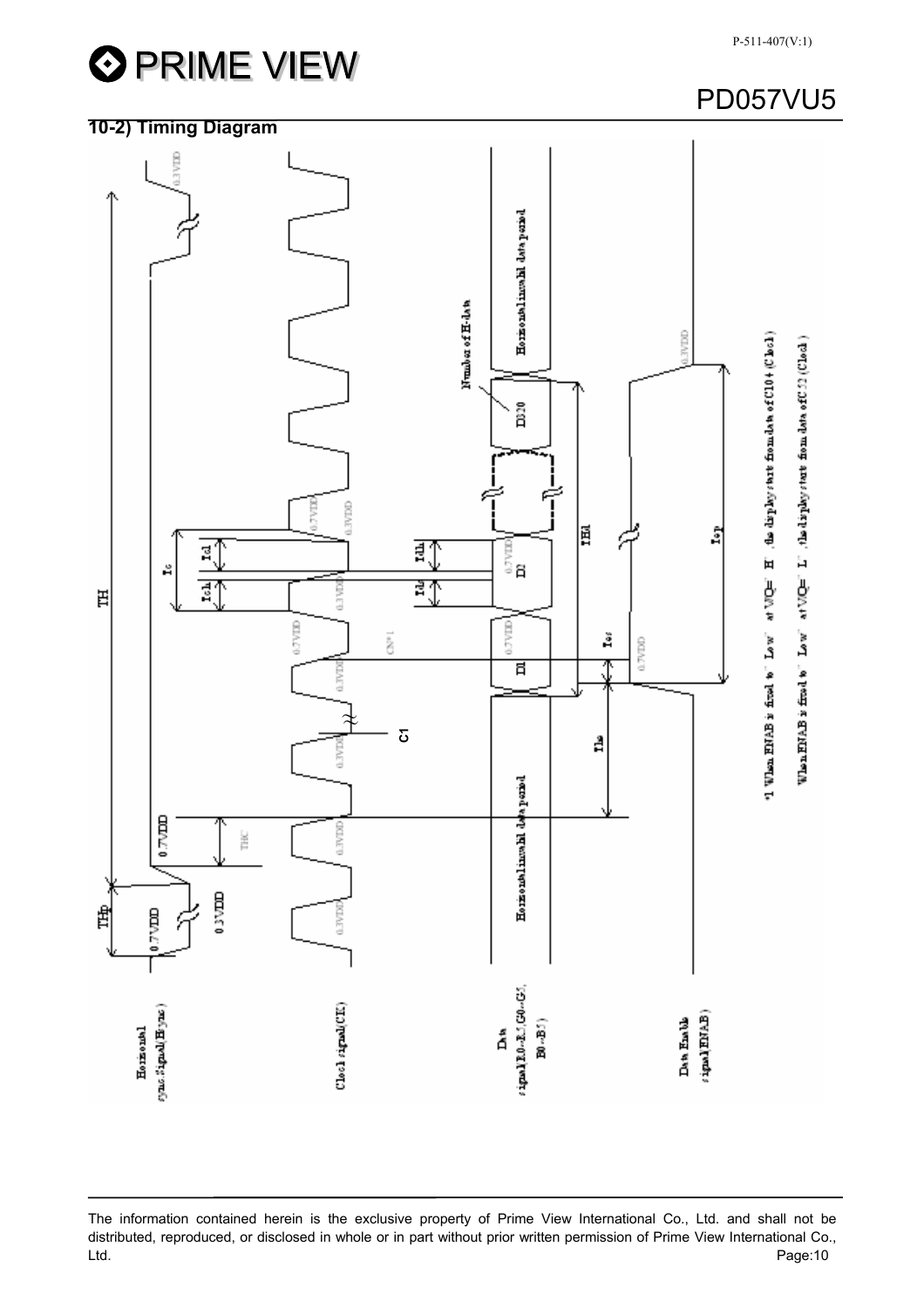



The information contained herein is the exclusive property of Prime View International Co., Ltd. and shall not be distributed, reproduced, or disclosed in whole or in part without prior written permission of Prime View International Co.,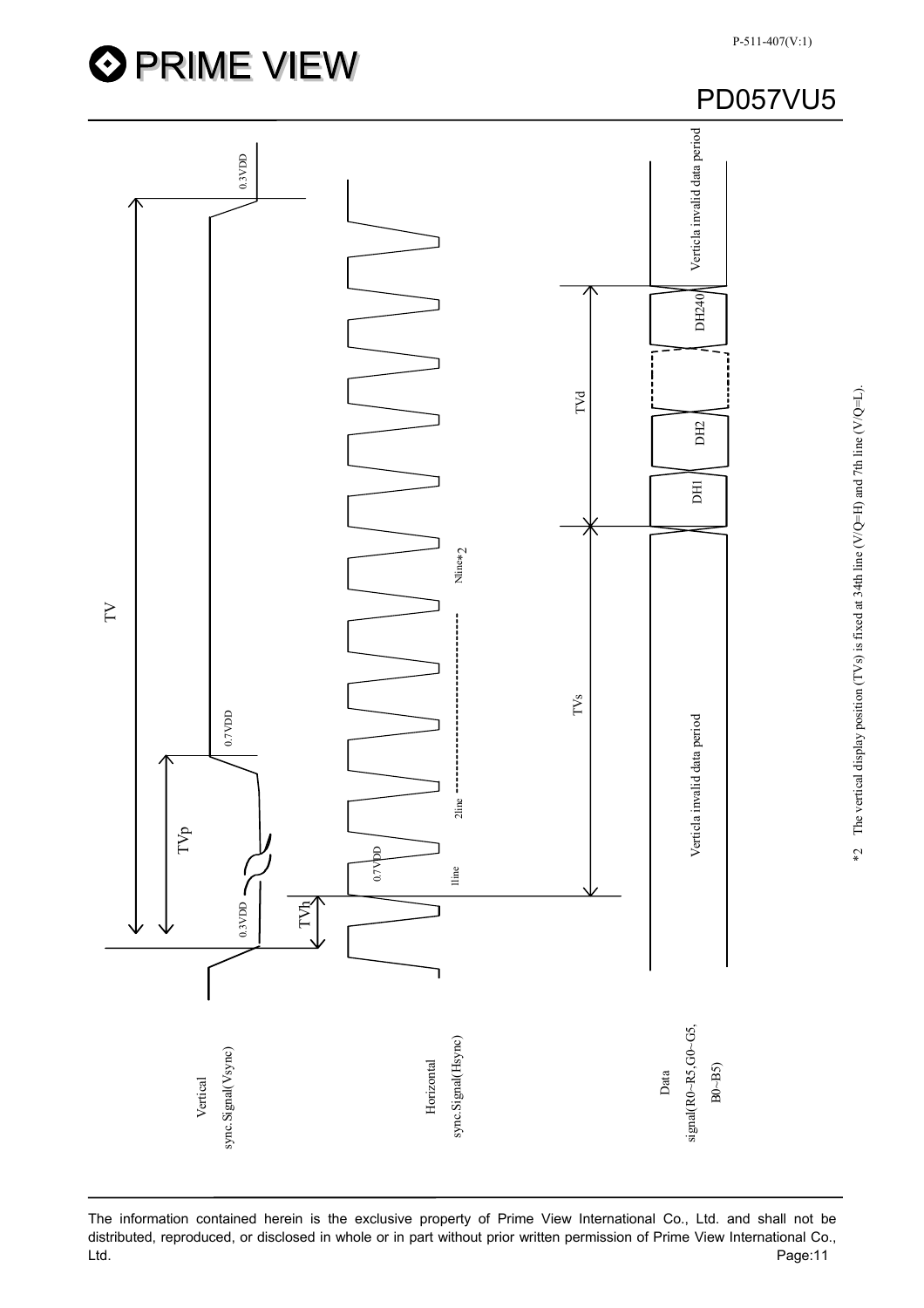#### P-511-407(V:1)

# **OPRIME VIEW**

# PD057VU5

# **11. Power On Sequence**  VDD 3.0V 3.0V Signal\*3 0.3V t1  $\downarrow$  t2  $\downarrow$  t3 → OFF Back Light ON 10ms 10ms

- 1.  $0 < t1 \leq 20$ ms
- 2.  $0 < t2 \le 50$ ms
- 3.  $0 < t3 \le 1s$

## **12. Optical Characteristics**

## **12-1) Specification:**

|                             |             |                             |                                  |       |                |      |                 | Ta=25 $^{\circ}$ C |
|-----------------------------|-------------|-----------------------------|----------------------------------|-------|----------------|------|-----------------|--------------------|
| <b>Parameter</b>            |             | Symbol                      | <b>Condition</b>                 | MIN.  | TYP.           | MAX. | <b>Unit</b>     | <b>Remarks</b>     |
|                             | Horizontal  | $\theta$                    |                                  | 55    | 60             |      | deg             | Note 12-1          |
| Viewing<br>Angle            | Vertical    | $\theta$ (to 6<br>o'clock)  | $CR \ge 10$                      | 45    | 50             |      | deg             |                    |
|                             |             | $\theta$ (to 12<br>o'clock) |                                  | 35    | 40             |      | deg             |                    |
| <b>Contrast Ratio</b>       |             | <b>CR</b>                   | At optimized<br>viewing angle    | 300   | 600            |      |                 | Note 12-2          |
|                             | <b>Rise</b> | Tr                          | $\theta = 0^{\circ}$             |       | 15             | 30   | ms              | Note 12-3          |
| Response time               | Fall        | Tf                          |                                  |       | 25             | 50   | ms              |                    |
| <b>Brightness</b>           |             |                             | $\theta = 0^{\circ}/\varphi = 0$ | 600   | 700            |      | $\text{cd/m}^2$ | Note 12-4          |
| <b>Luminance Uniformity</b> |             | U%                          |                                  | 80    | 85             |      | $\%$            | Note 12-5          |
| <b>White Chromaticity</b>   |             | X                           |                                  | 0.28  | 0.31           | 0.34 |                 |                    |
|                             |             | у                           |                                  | 0.31  | 0.34           | 0.37 |                 |                    |
| <b>LED Life Time</b>        |             |                             |                                  | 20000 | $\overline{a}$ |      | hr              |                    |

The information contained herein is the exclusive property of Prime View International Co., Ltd. and shall not be distributed, reproduced, or disclosed in whole or in part without prior written permission of Prime View International Co., Ltd. Page:12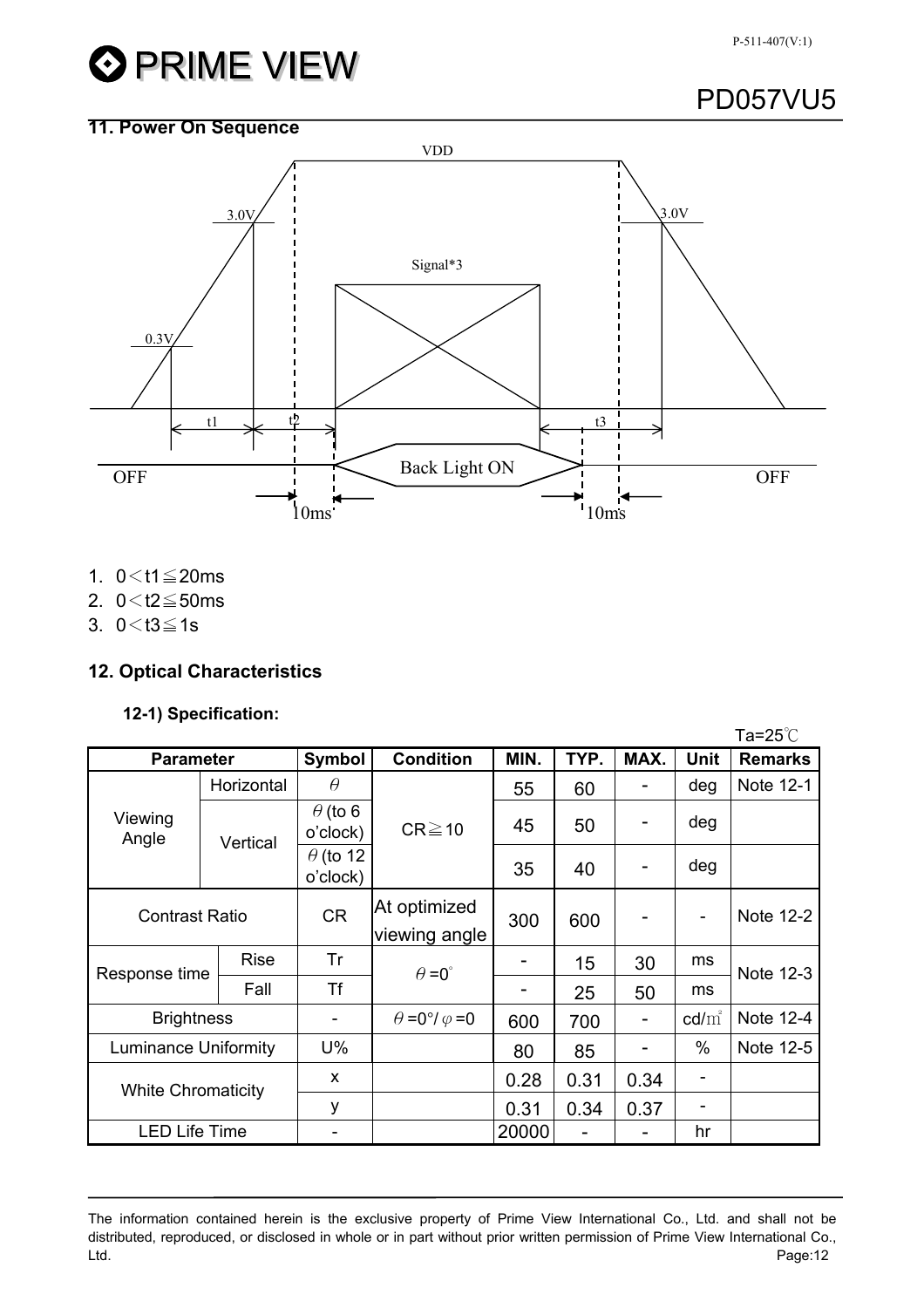

#### Note 12-1: The definitions of viewing angles are as follow



Note 12-2: The definition of contrast ratio  $CR = \frac{Luminance}{I}$   $\frac{d}{dt}$   $\frac{d}{dt}$ Luminance at gray level 0

| Note 12-3: Definition of Response Time Tr and Tf: |  |
|---------------------------------------------------|--|
|---------------------------------------------------|--|



The information contained herein is the exclusive property of Prime View International Co., Ltd. and shall not be distributed, reproduced, or disclosed in whole or in part without prior written permission of Prime View International Co., Ltd. Page:13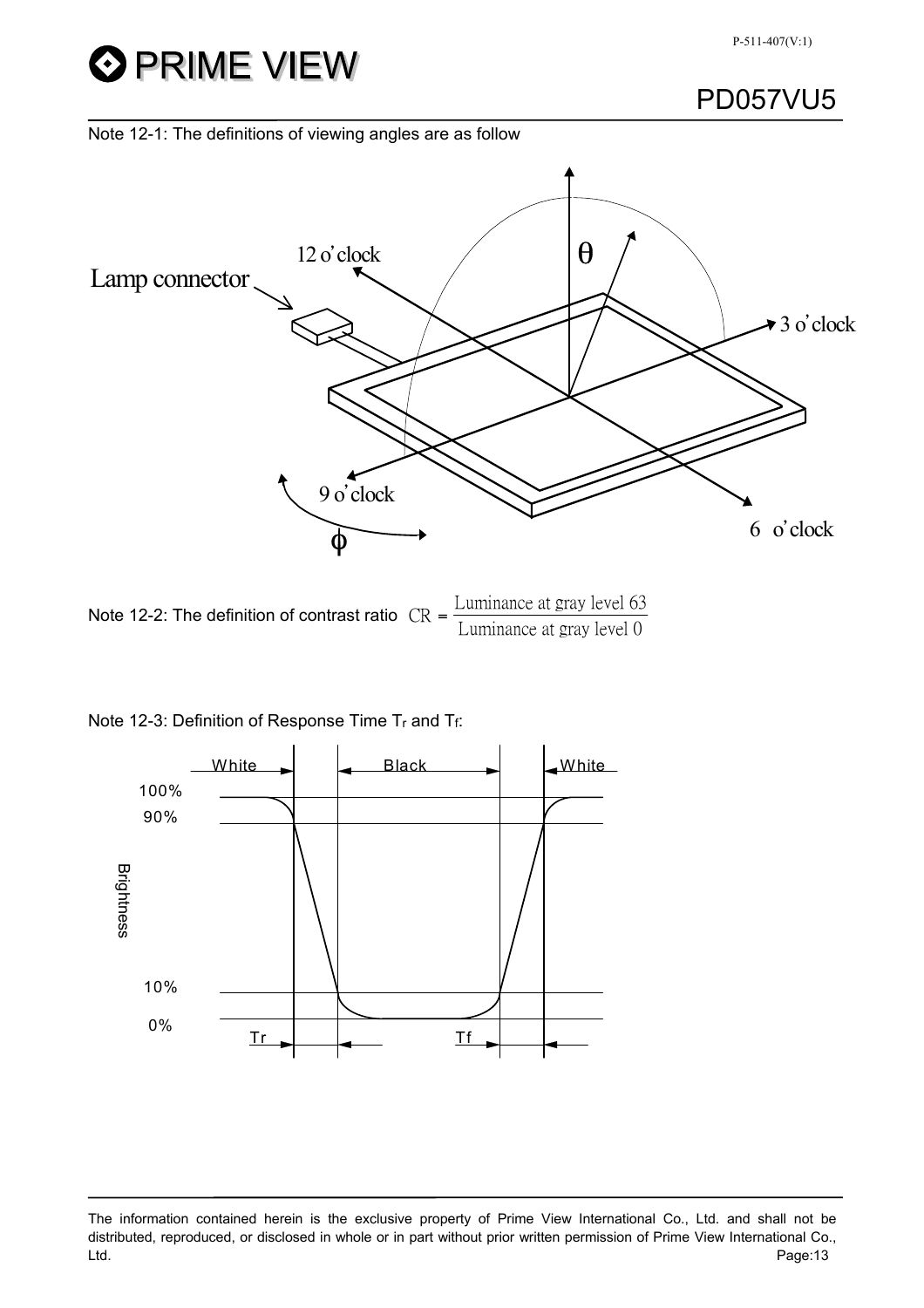# **O PRIME VIEW**

## PD057VU5

Note 12-4: The optical characteristics shall be measured in dark room (ambient illumination on panel surface less than 1 Lux). The measuring configuration shows as following figure.



Note 12-5: The uniformity of LCD is defined as Optical characteristics measuring configuration

 $U =$  The Minimum Brightness of the 9 testing Points

The Maximum Brightness of the 9 testing Points

Luminance meter: BM-5A or BM-7 fast (TOPCON)

Measurement distance: 500 mm +/- 50 mm

Ambient illumination: < 1 Lux

 Measuring direction: Perpendicular to the surface of module The test pattern is white (Gray Level 63).

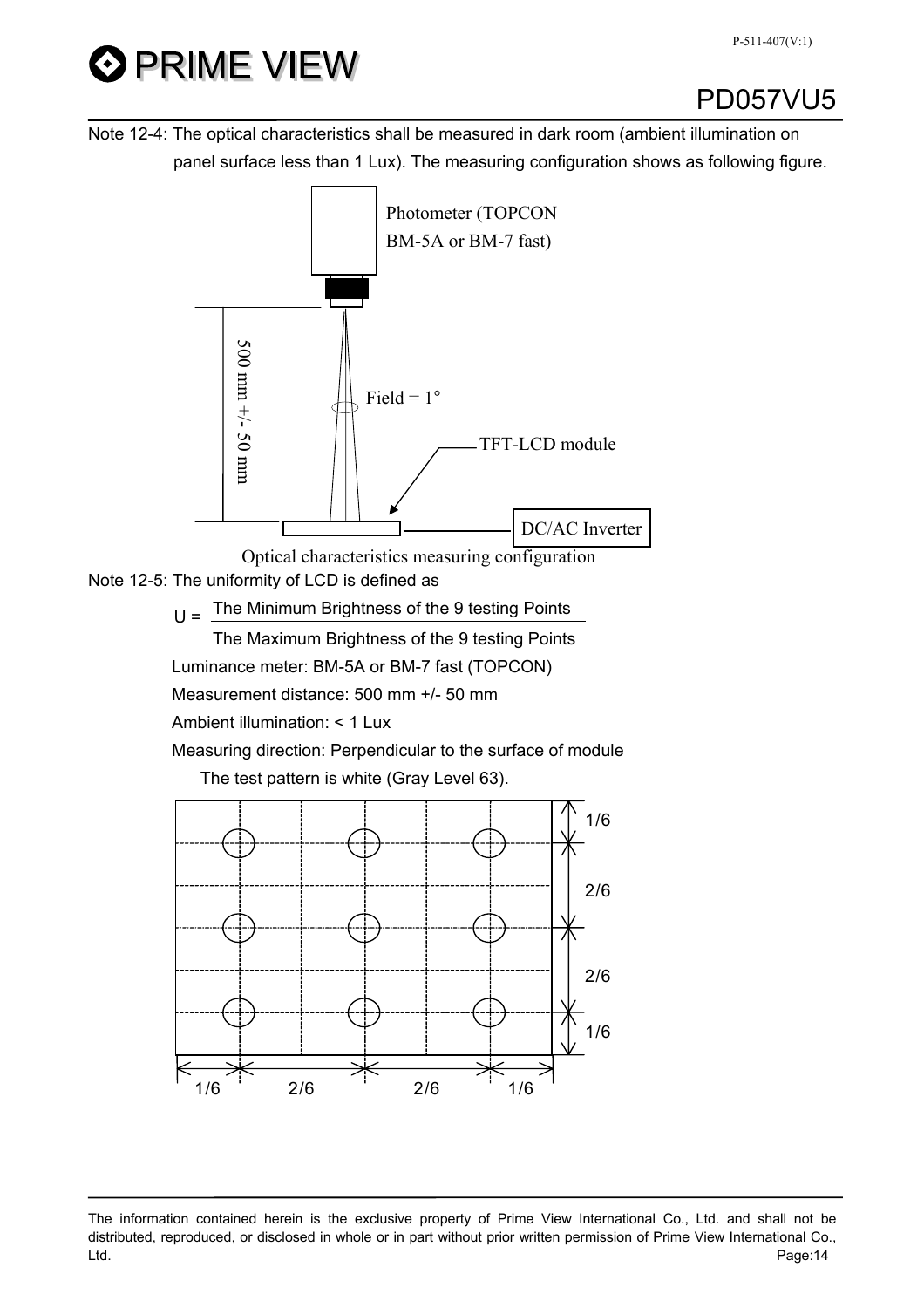

## **13. Handling Cautions**

#### **13-1) Mounting of module**

- a) Please power off the module when you connect the input/output connector.
- b) Please connect the ground pattern of the inverter circuit surely. If the connection is not perfect, some following problems may happen possibly.
	- 1. The noise from the backlight unit will increase.
	- 2. The output from inverter circuit will be unstable.
	- 3. In some cases a part of module will heat.
- c) Polarizer which is made of soft material and susceptible to flaw must be handled carefully.
- d) Protective film (Laminator) is applied on surface to protect it against scratches and dirts. It is recommended to peel off the laminator before use and taking care of static electricity.

#### **13-2) Precautions in mounting**

- a) When metal part of the TFT-LCD module (shielding lid and rear case) is soiled, wipe it with soft dry cloth.
- b) Wipe off water drops or finger grease immediately. Long contact with water may cause discoloration or spots.
- c) TFT-LCD module uses glass which breaks or cracks easily if dropped or bumped on hard surface. Please handle with care.
- d) Since CMOS LSI is used in the module. So take care of static electricity and earth yourself when handling.

#### **13-3) Adjusting module**

- a) Adjusting volumes on the rear face of the module have been set optimally before shipment.
- b) Therefore, do not change any adjusted values. If adjusted values are changed, the specifications described may not be satisfied.

#### **13-4) Others**

- a) Do not expose the module to direct sunlight or intensive ultraviolet rays for many hours.
- b) Store the module at a room temperature place.
- c) The voltage of beginning electric discharge may over the normal voltage because of leakage current from approach conductor by to draw lump read lead line around.
- d) If LCD panel breaks, it is possibly that the liquid crystal escapes from the panel. Avoid putting it into eyes or mouth. When liquid crystal sticks on hands, clothes or feet. Wash it out immediately with soap.
- e) Observe all other precautionary requirements in handling general electronic components.
- f) Please adjust the voltage of common electrode as material of attachment by 1 module.

#### **13-5) Polarizer mark**

 The polarizer mark is to describe the direction of wide view angle film how to match up with the rubbing direction.

The information contained herein is the exclusive property of Prime View International Co., Ltd. and shall not be distributed, reproduced, or disclosed in whole or in part without prior written permission of Prime View International Co., Ltd. Page:15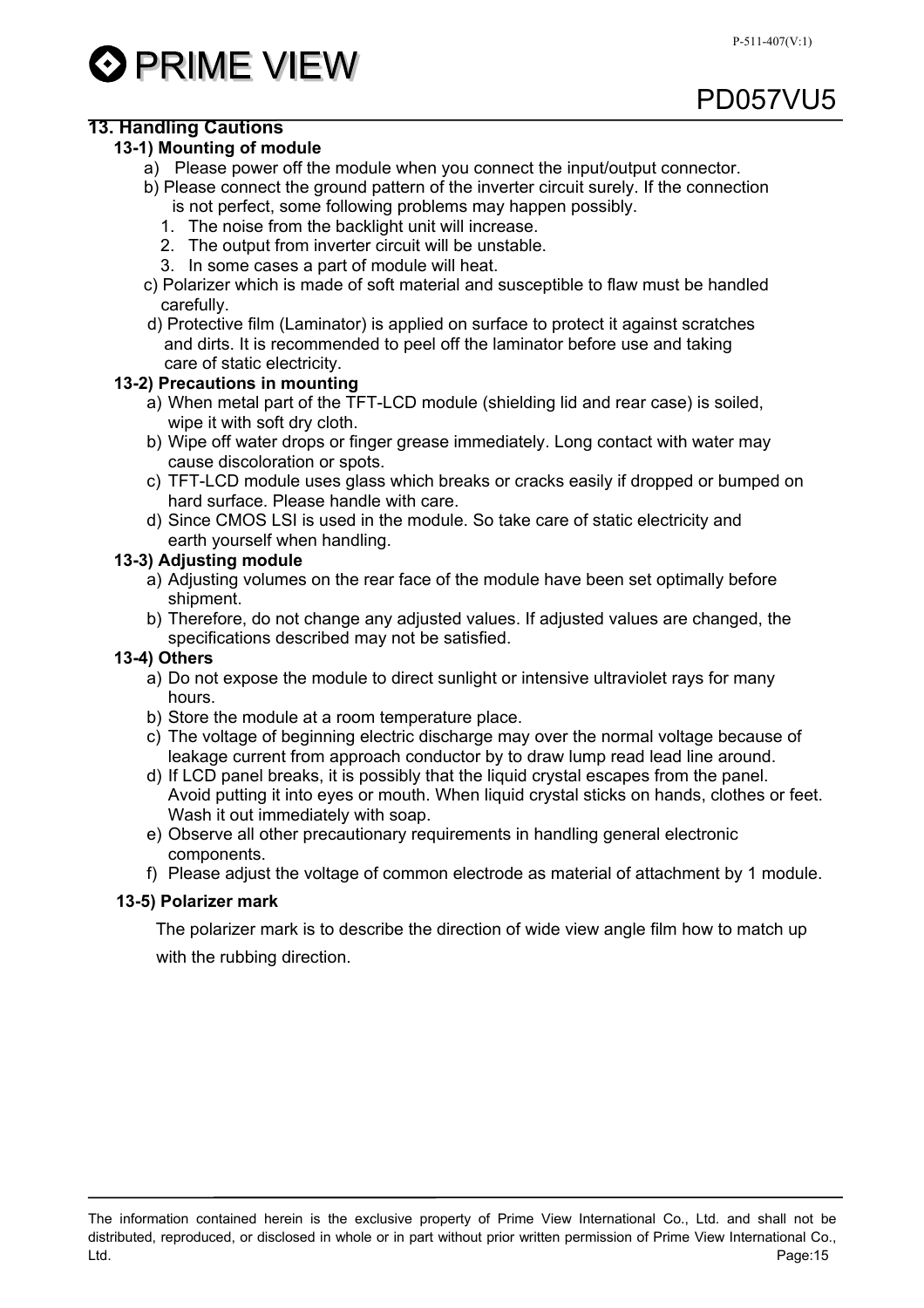## **14. Reliability Test**

| No             | <b>Test Item</b>                                | <b>Test Condition</b>                                                                                                                                                    | <b>Remark</b> |
|----------------|-------------------------------------------------|--------------------------------------------------------------------------------------------------------------------------------------------------------------------------|---------------|
| 1              | <b>High Temperature Storage Test</b>            | Ta = +85 $\degree$ C, 240 hrs                                                                                                                                            |               |
| $\overline{2}$ | Low Temperature Storage Test                    | Ta = -40 $\degree$ C, 240 hrs                                                                                                                                            |               |
| 3              | High Temperature Operation Test                 | Ta = $+80^{\circ}$ C, 240 hrs                                                                                                                                            |               |
| 4              | Low Temperature Operation Test                  | Ta = $-30^{\circ}$ C, 240 hrs                                                                                                                                            |               |
| 5              | High Temperature & High Humidity                | Ta = $+60^{\circ}$ C, 90%RH, 240 hrs                                                                                                                                     |               |
|                | <b>Operation Test</b>                           | (No Condensation)                                                                                                                                                        |               |
| 6              | <b>Thermal Cycling Test</b>                     | -20℃ <del>&gt;</del> +70℃, 200 Cycles                                                                                                                                    |               |
|                | (non-operating)                                 | 30 min<br>30 min                                                                                                                                                         |               |
| 7              | <b>Vibration Test</b><br>(non-operating)        | Frequency: $10 \sim 57$ HZ/Vibration<br>$Width:0.075$ mm<br>58-500 Hz / Gravity: 9.8m/s2<br>Sweep time: 11 minutes<br>Test period: 3 hrs for each direction of $X, Y, Z$ |               |
| 8              | <b>Shock Test</b><br>(non-operating)            | Gravity: $490m/s2 * 6ms$<br>Direction: $\pm X$ , $\pm Y$ , $\pm Z$<br>3 times for each direction                                                                         |               |
| 9              | Electrostatic Discharge Test<br>(non-operating) | Machine Mode = $\pm 200V$<br>$C = 200pF$ , $R = 0$<br>1 times discharge for each pad                                                                                     |               |

Ta: ambient temperature

Note: The protective film must be removed before temperature test

[Criteria]

In the standard conditions, there is not display function NG issue occurred. (Including: line defect, no image) All the cosmetic specification is judged before the reliability stress.

The information contained herein is the exclusive property of Prime View International Co., Ltd. and shall not be distributed, reproduced, or disclosed in whole or in part without prior written permission of Prime View International Co., Ltd. Page:16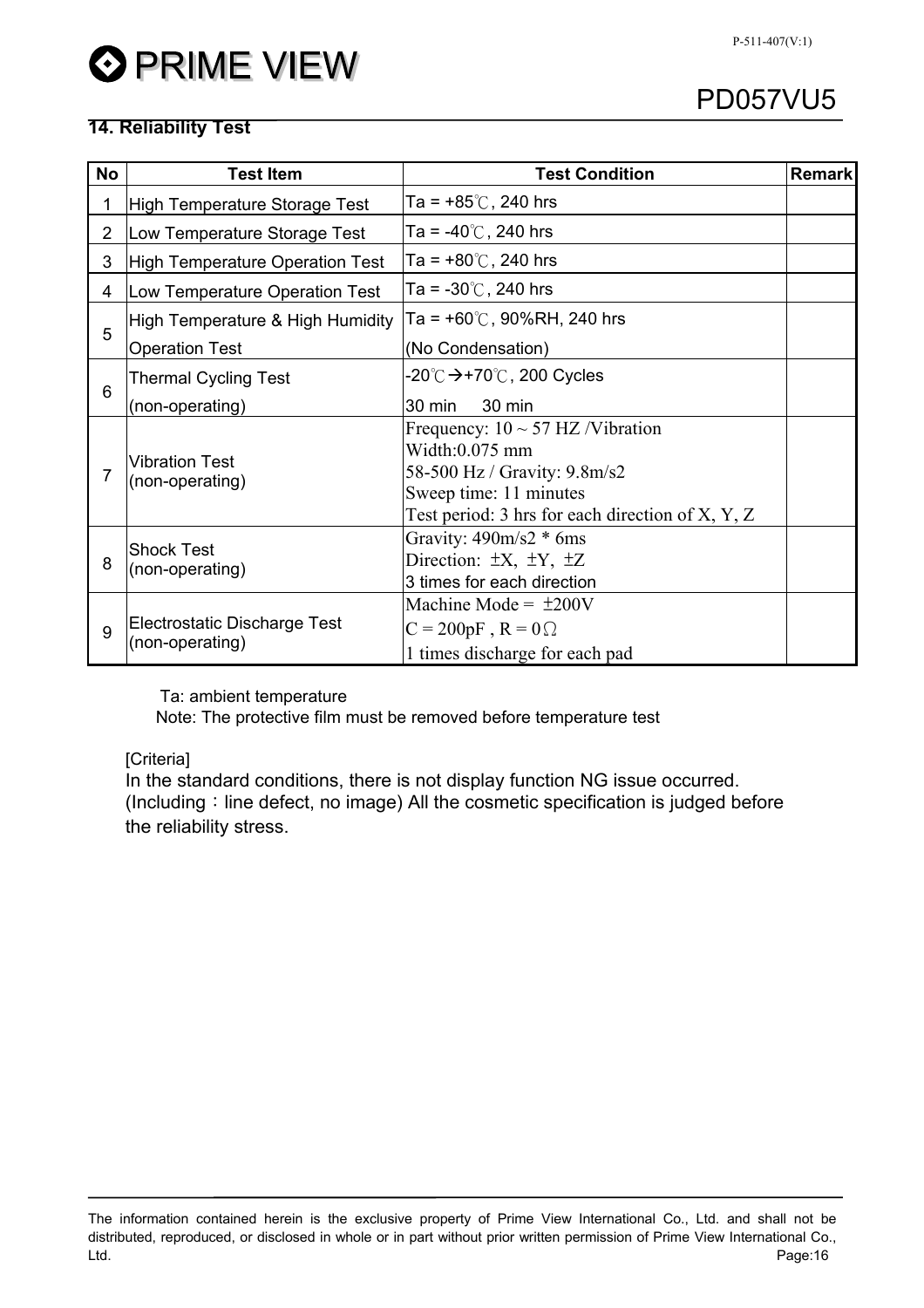

## **15. Packing Diagram**



The information contained herein is the exclusive property of Prime View International Co., Ltd. and shall not be distributed, reproduced, or disclosed in whole or in part without prior written permission of Prime View International Co., Ltd. Page:17